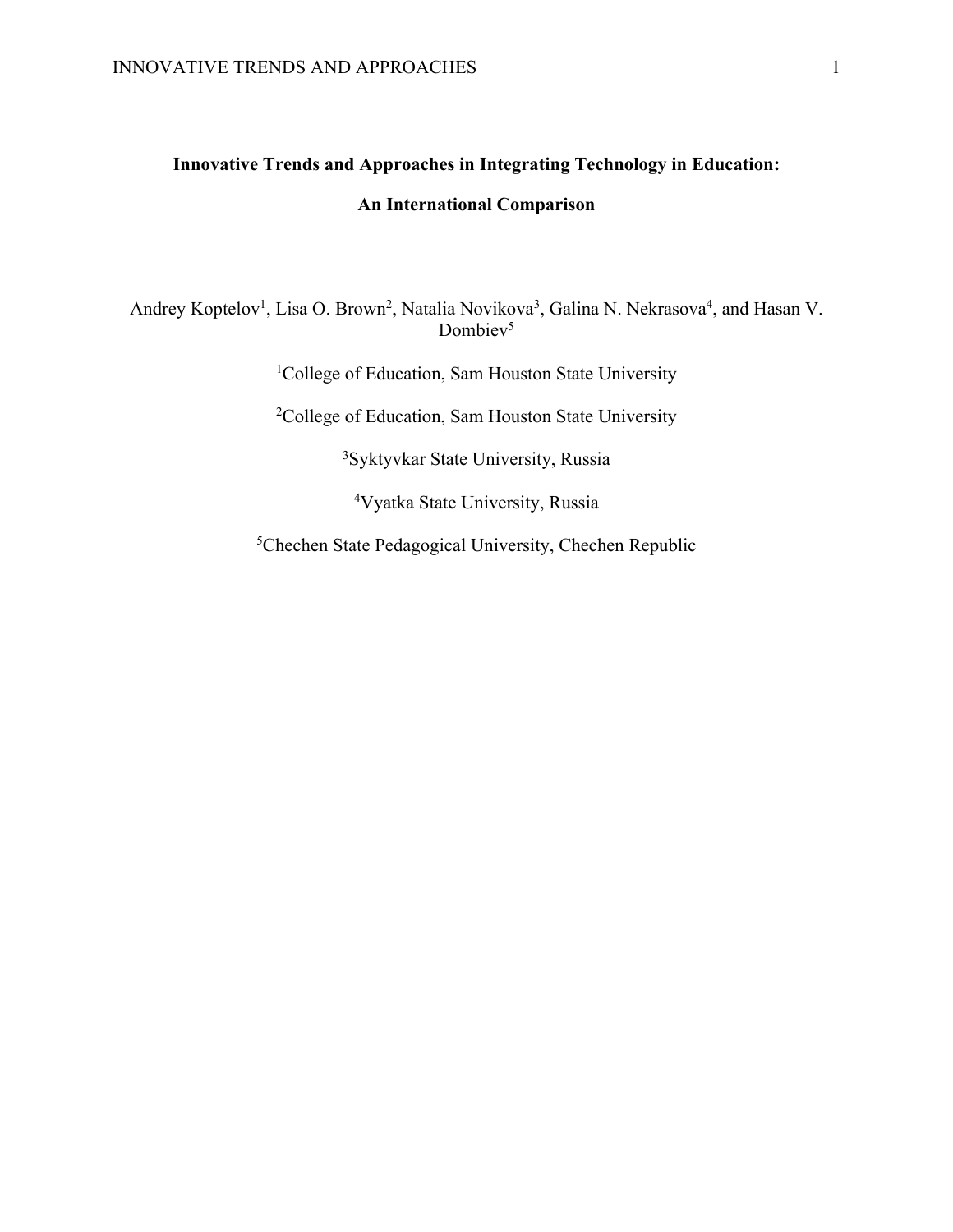#### **Abstract**

Educators are always looking for the best ways to improve teaching and learning by implementation modern technology tools and applications for their students work at school and at home. The paper discusses international approaches to education and technology integration in classroom practice. Development of an information-educational environment in Russia and America has some similarities and differences. It is important to compare and evaluate the most successful and most challenging areas of integration technology for improving students and teachers educational experience.

*Keywords: education, technology integration, information-educational environment*

## **Innovative Trends and Approaches in Integrating Technology in Education: An International Comparison**

The modern information society has had a significant impact on the education systems in many countries around the world. It has enabled openness, accessibility, mobility, and lifelong education. However, two decades after the first mainstream rollout of computers in schools, we have learned many significant lessons about Information-Communication Technologies (ICT) in Education and their potential transformational impact on national education systems. ICT is a term used in European countries and is similar to Information Technology (IT) in North America. Yet, according to UNESCO (2011), countries around the world face urgent challenges in this respect due to the rapid development of technologies, the required financial investments and the need to have a clear vision of the role that teachers have to play in harnessing the power of ICT in the classroom and beyond. This research will focus on some challenges in different educational public school systems in Russia and in Texas, USA.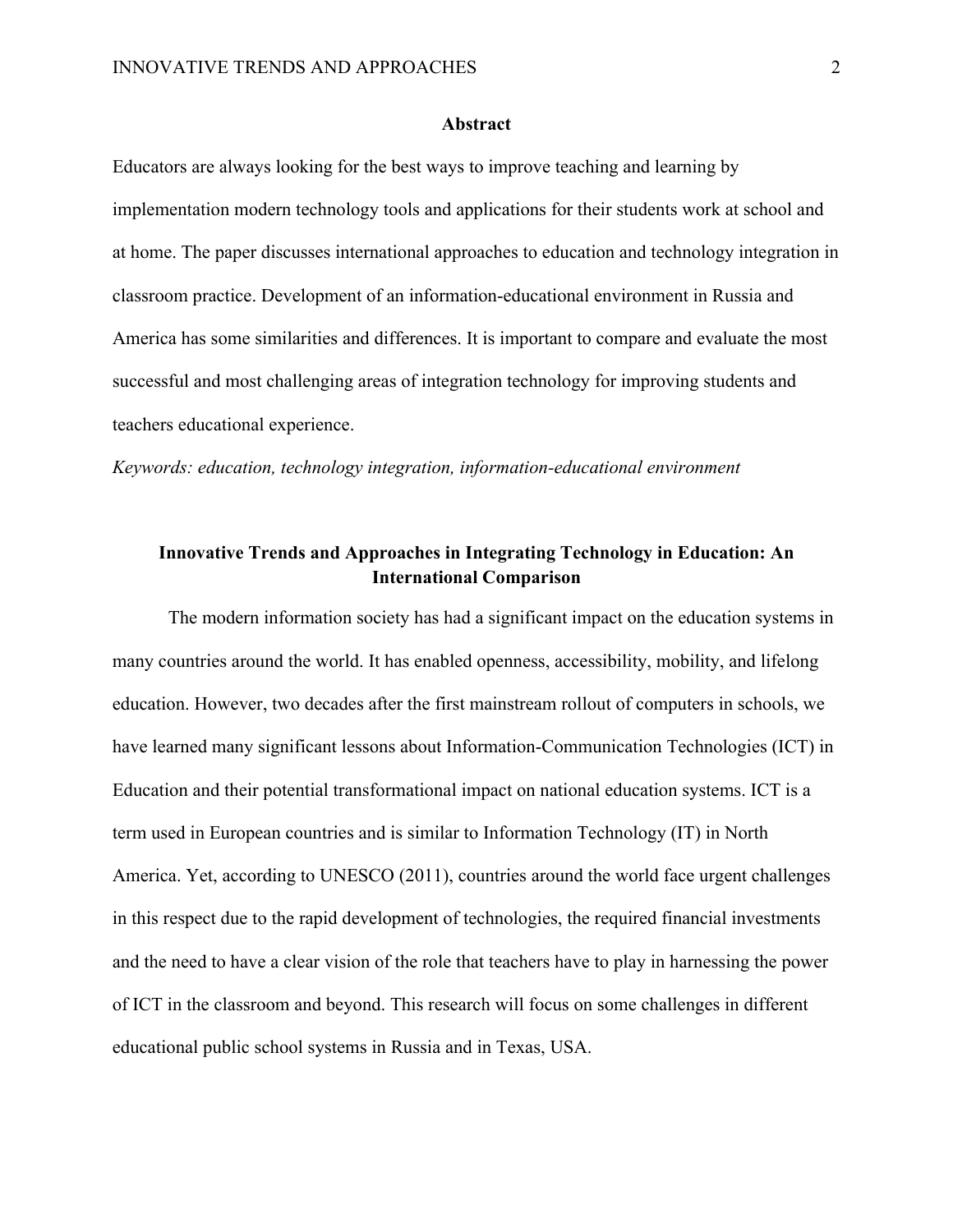#### **Review of Literature**

#### **Russian Approach to Education**

In the Russian education system, the formation and development of an informationeducational environment appeals to educators to solve these urgent challenges such as modern equipment, best teaching practices, infrastructure, and parental support. The concept information-educational environment is considered as a set of conditions for the successful development of information exchange between learners and interactive means of information and communication technologies. (Ermolayev et al., 2013). The introduction of information technologies into the Russian education system is seen as a holistic process with considerable attention paid to the creation and development of information educational environment. During the formation of this new educational system, the structure and content of the educational environment in Russia have undergone significant changes. An educational environment without ICT does not allow for achieving new educational outcomes since it is formed under conditions of other educational challenges facing society. Nowadays, it is impossible to imagine an education system without technology since it is becoming more available worldwide.

Tools for communication and interaction with information can provide a formed pedagogical system aimed at providing quality education. The aforementioned educational environment provides the interconnection of conditions and opportunities for the development both students and teachers.

The Russian approach based on the current educational standards is focused on implementation of the basic educational programs to be provided with modern informationeducational environments. This is done by means of:

• information and methodological support of the educational process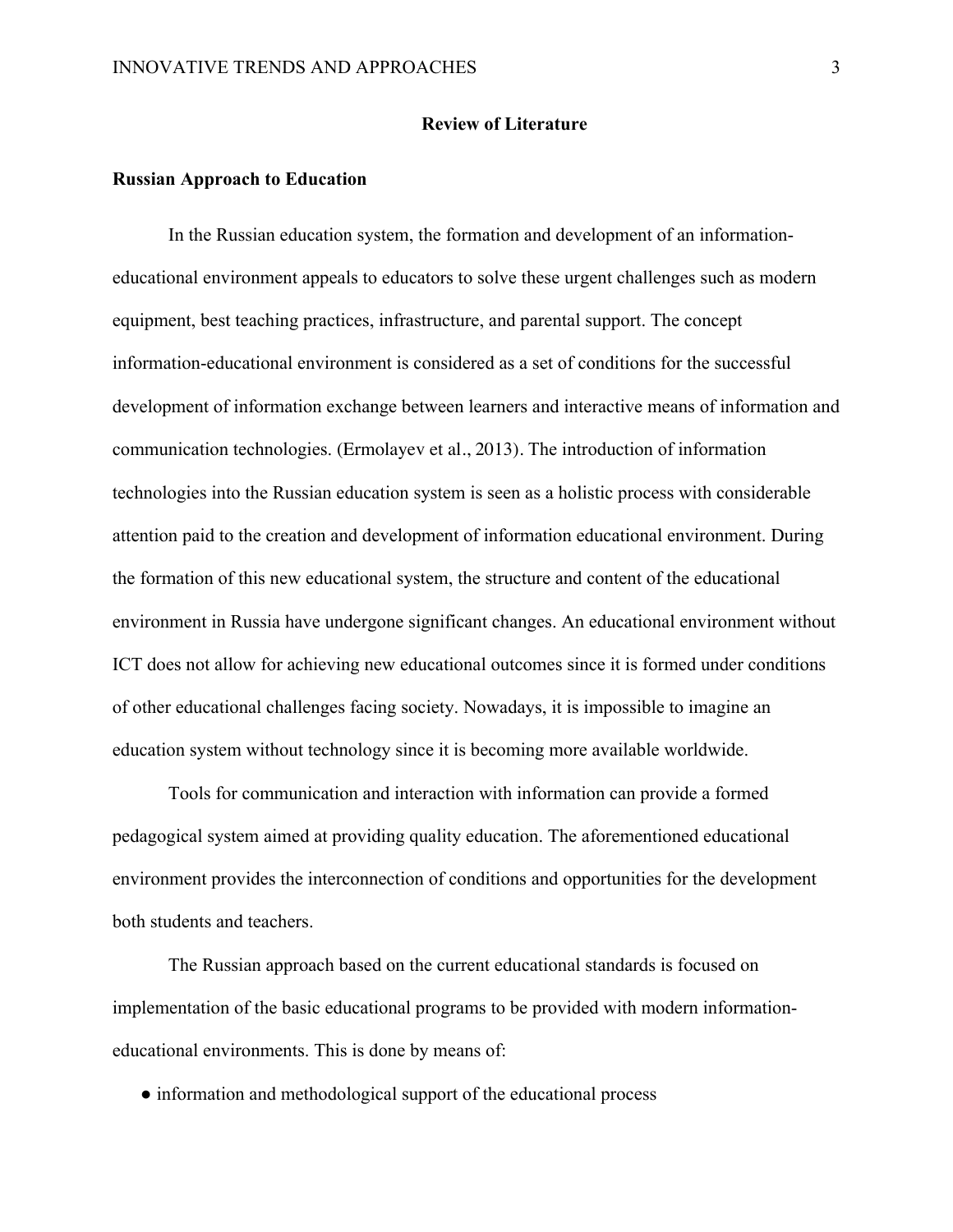- planning of the educational process and its resource provision
- monitoring of students' health; modern procedures for creating, searching, collecting
- analyzing, processing, storage and presentation of information
- interaction of all the participants of the educational process including other organizations of the social sphere

Ivanova and Osmolovskaya (2011) identified the main characteristics of the informationeducation environment: openness, integrity, poly-functionality, interactivity, communicativeness, multimedia, adaptability, and multidimensionality.

The information-education environment is a set of subjects (students, technology teachers, teachers of additional technological education) and objects (ICT technology tools, training aids and electronic educational resources) of the educational process. In this environment, the learner has access to electronic educational resources of learning. Working with it, the learner explores the theoretical material, conducts research, answers questions, communicates with the other students, and discusses the topics being studied. Many theorists, such as Piaget and Vygotsky, have shared beliefs of acquisition of competencies. Likewise, learning occurs when students are actively constructing their own learning. V.P. Bespalko believes in a pedagogical system that involves interrelated components (aids, methods, and processes) that is necessary to have intentional learning to occur (Oreshkina, 2009). Informationeducation environments focus on the new educational outcomes that should be developing and personally meaningful and relevant to the student thus prompting him/her to active learning activities.

### **American and Texas' Approach to Education**

The 10<sup>th</sup> Amendment, in the United States' Bill of Rights, provides that powers not given to the federal government remain with the states or the people. Education is not an enumerated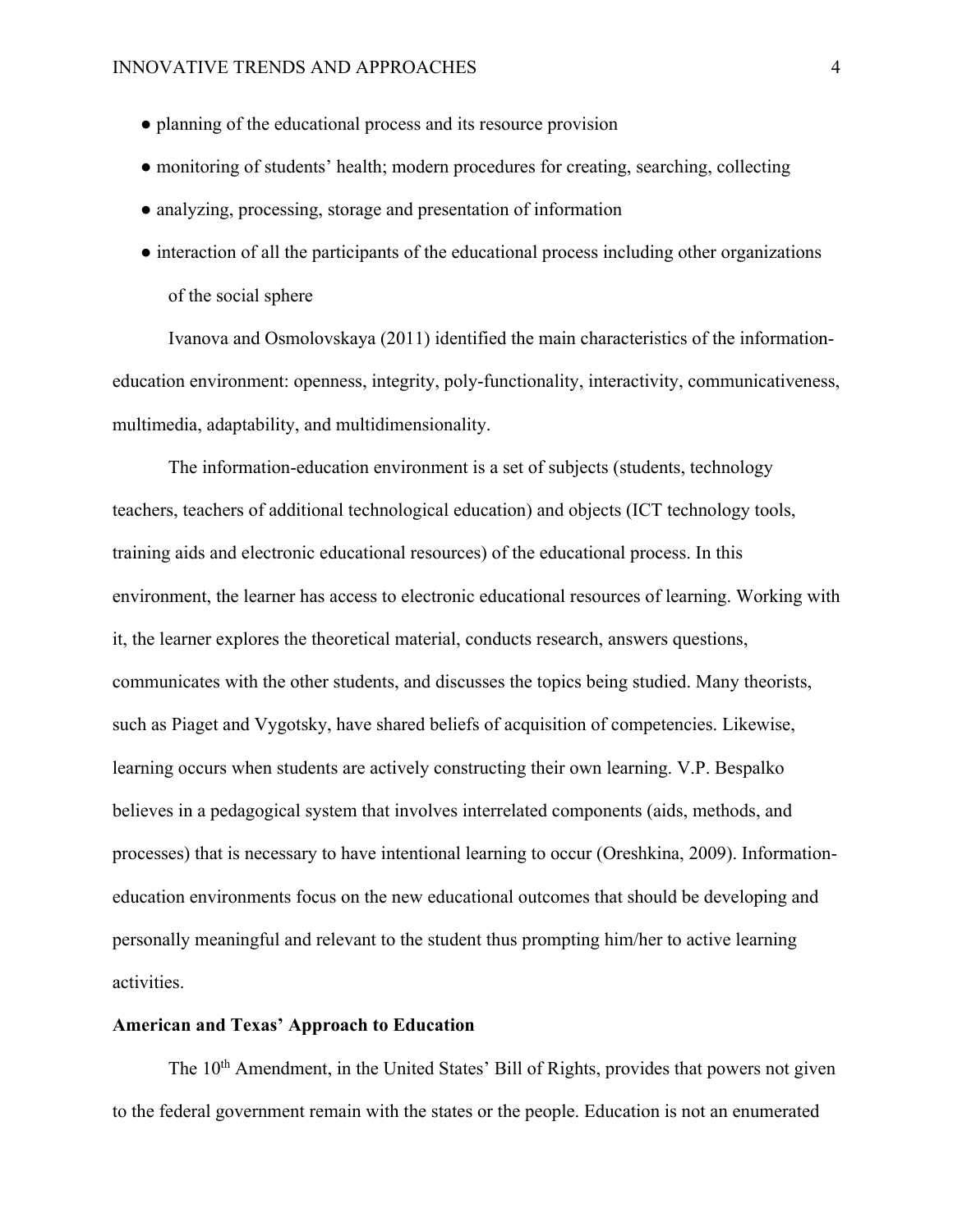power entrusted to the federal government by the United States Constitution thus, the U.S.'s federal government has no direct authority over education in the U.S. and the responsibility of education is decentralized (i.e., every state has control over curriculum in its schools as well as funding of the schools).

In Texas, the State Board of Education governs the public education system while the Texas Education Agency administers the public school system. This system consists of local public school districts, which are governed by a school board, who is elected or appointed by the local government. In turn, the local school boards are responsible for setting general local school policies as well as ensuring state guidelines (known as Texas Essential Knowledge and Skills [TEKS]) and curriculum are met (Texas Education Agency, 2015). The TEKS provide the standards that must be met at each grade level in Texas. This includes technology applications to provide integration of technology into all of the curriculum where students and teachers gain and apply critical digital literacy and habits.

#### **Learning Activities of Students**

Based on this study, we highlighted the following learning activities of students in the information and communication environment of technological education for both Russia and Texas:

- Drilldown tasks
- Research and project work, group activities
- Interaction in the network services
- **Discussions**

In Russia, current regulations do not provide the concrete educational resources on the Internet for the formation of an information and communication educational environment. There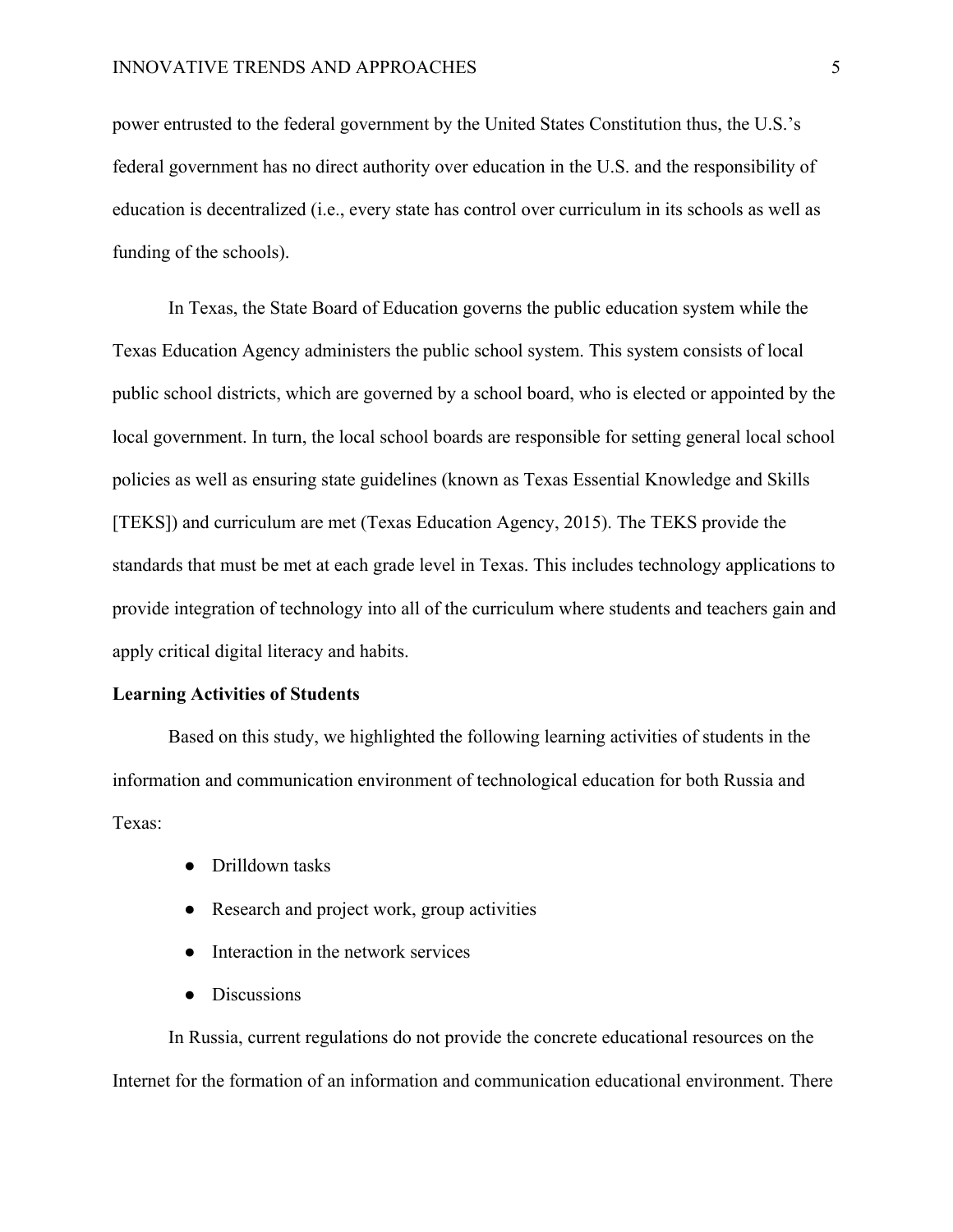#### INNOVATIVE TRENDS AND APPROACHES 6

are various information systems in the regions, the municipalities of the Russian Federation. The most common of them are dnevnik.ru (http://www.dnevnik.ru) and Education Web2.0 (https://web2edu.ru/shared/default.aspx?returnUrl=/default.aspx).

Dnevnik.ru is the unified educational network in Russia that forms the unique electronic educational environment for teachers, students, and their parents. The project started in 2007, and in 2009, the project was established as a national project in Russia. It contains three modules: (a) distance learning, (b) management of school documents circulation, and (c) social network. Users can access the electronic grade book, student's electronic diary, media library, library of educational literature, and online training for the Unified State Examination allowing for the opportunity to pass the entrance Olympiads in Russia's largest universities.

Education Web2.0 unites schools across Russia in a single educational network. Teachers use school electronic journals as students and their parents are informed as to schedules, homework tasks, and grades. All participants communicate with each other within a secure social network by using blogs and participating in academic contests.

Contrastingly, Texas districts, schools, and teachers use learning management systems (LMS). Examples of LMS employed in these schools include Moodle, Edmodo, Google Classroom, Blackboard, and Brightspace (formally D2L). Google, Moodle, and Edmodo are free for teachers to use, but Blackboard and D2L are not. Individual school districts or individual schools determine which LMS, if any, will be used. All of these LMS provide some degree of centralized learning, assessment, and reporting features that enhances teacher and student productivity, documentation, and collaboration. Similarly to the above-mentioned Russian websites, it allows parents to access and monitor their child's progress.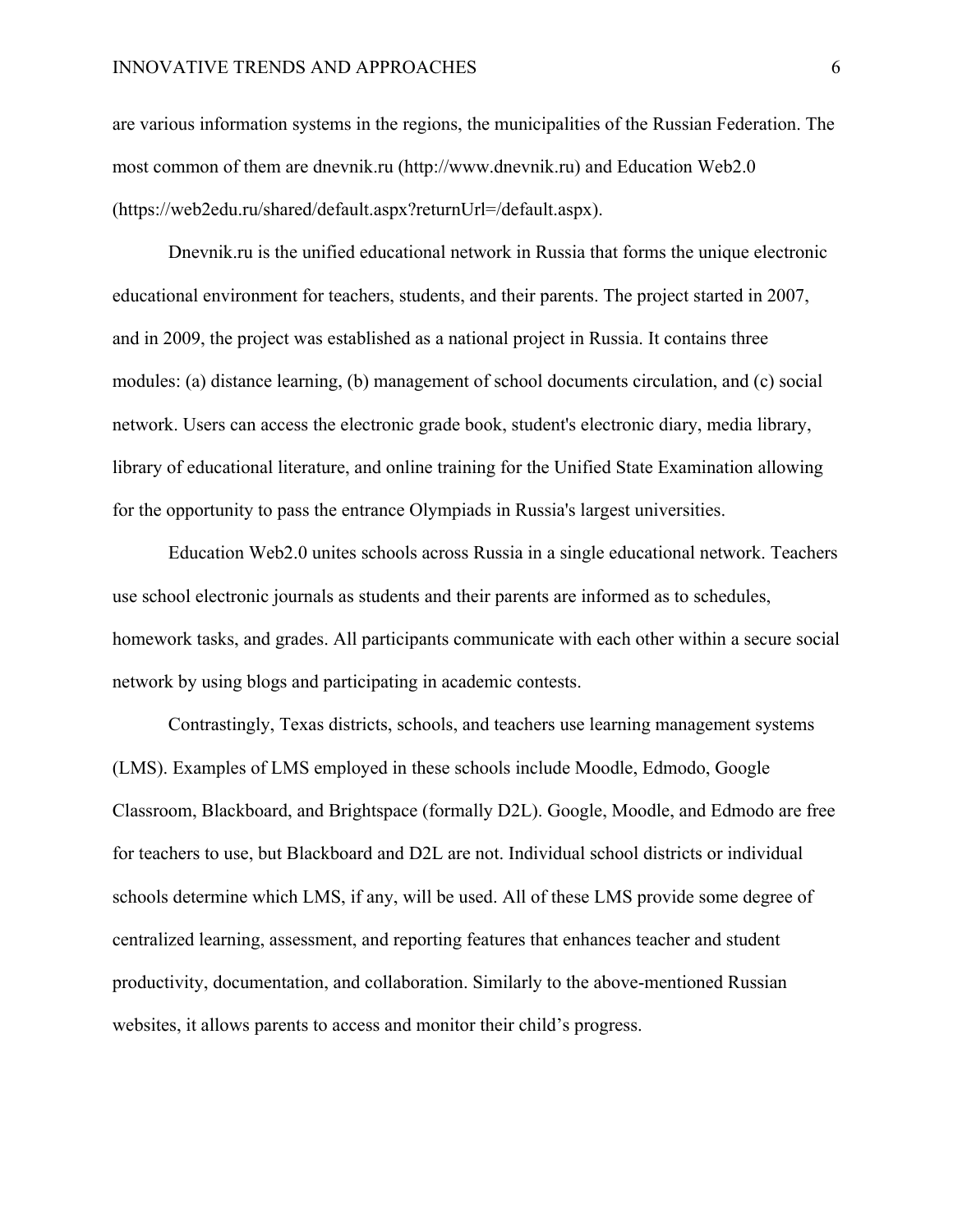In automated information systems, each teacher can create an information educational environment and organize individual, differentiated educational interaction with students, as well as this information educational environment can be posted on the school's website.

Another possibility for the formation of information-educational and communication environments of technology is the creation of a teacher's own educational site for technological education. In this case, the teacher may independently design the structure of the educational website and determine the system of communications and information educational interaction with students.

Teachers can create an educational website focusing on the following areas of technology education:

- The whole training courses
- The study of a single chapter or a particular subject.
- Creating a game, competition, project, quizzes for students
- Supporting research activities
- Training for the academic competitions
- Development of a virtual tour

For example, in Russia, the educational website "Commonwealth, Activity, Creativity, Technology, Information" was designed by E.G. Berber, a technology teacher from the city of Perm, N.V. Vyatkina, a technology professor from Syktyvkar State University and S.G. Neustroeva, a technology teacher from Nizhnekamsk

(https://sites.google.com/site/ucimsadumaemtvorim/). The aim of the educational website is to enable networking interconnection between technology educational process participants from Perm, Syktyvkar and Nizhnekamsk. The objectives of this website are the formation and development of the Informational-Communication Technologies (ICT) competencies of students, parents, educators, creating the conditions for cognitive and communicative development of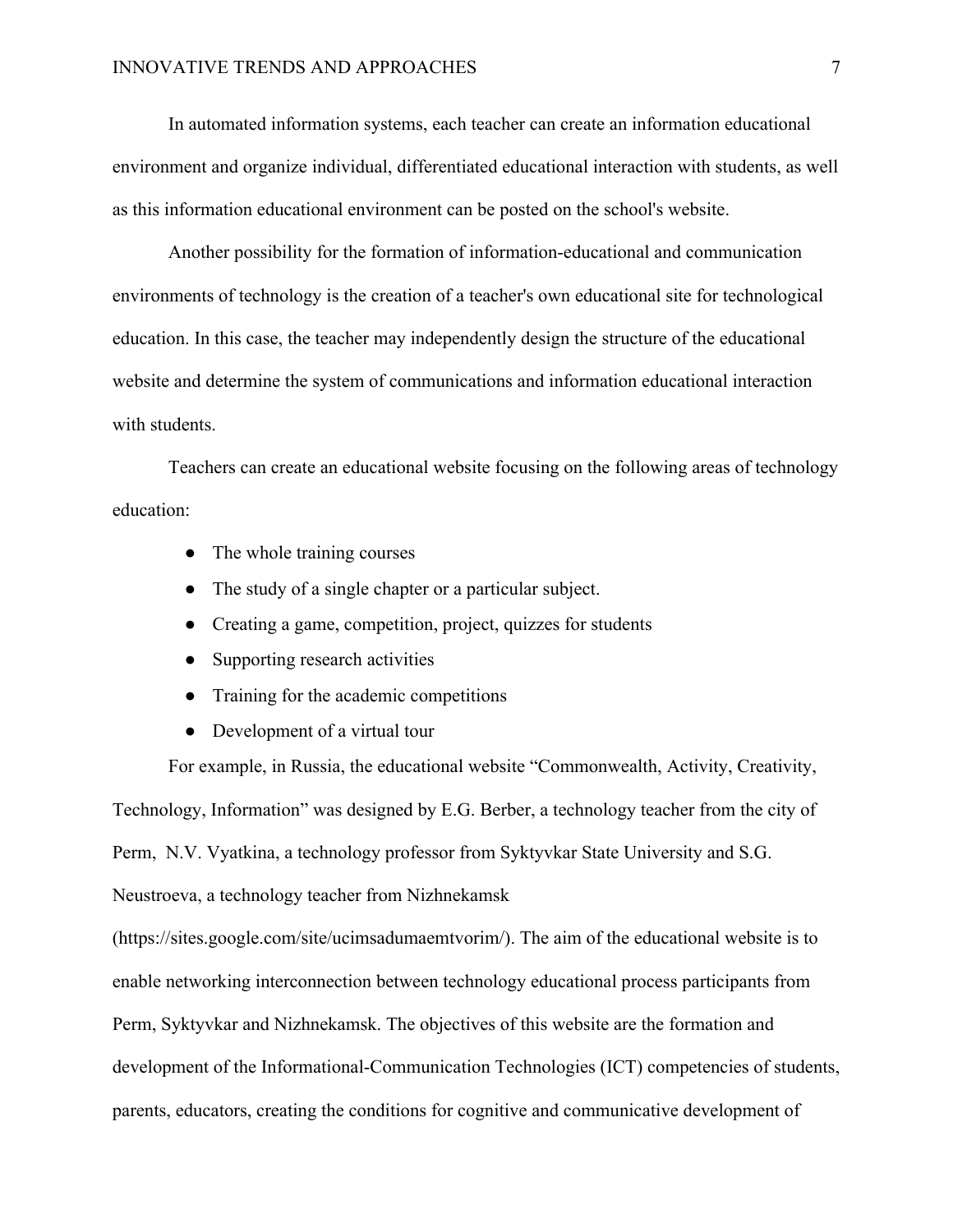students and the creation of motivation for students' creative activities. The advantages of the educational website "Commonwealth, Activity, Creativity, Technology, Information" include the following.

- 1. Learners are active assistants in the development and use of the site.
- 2. They create and organize gaming sessions on technology, hold project activities, discuss their hobbies, hold master classes, solve problems and share their successes, and achievements on the subject of "Technology".

The website authors deliberately moved away from placing on the pages of "Commonwealth, Activity, Creativity, Technology, Informational" the training lessons on the content subject matter (there are other sites for this purpose). The main goal is the networking community of teachers, students, and, hopefully, parents of three schools from different regions of Russia: Tatarstan, the Komi Republic, and the Perm Region. The authors plan to form groups of the most active and creative learners.

The goal of the educational website is to provide participants networking interactions in the educational process with the use of active learning methods and information technologies. The objectives to be mastered are for the participants' formation and development of the ICT competencies; creating the conditions for cognitive and communicative development of students; establishing and improving the motivation for creative activities; increase the interest of technological, educational, and extracurricular activities and creating conditions for active independent activities.

Examples of the educational process, in the information-educational environment, is based on pedagogical technologies across the organizational forms of network interaction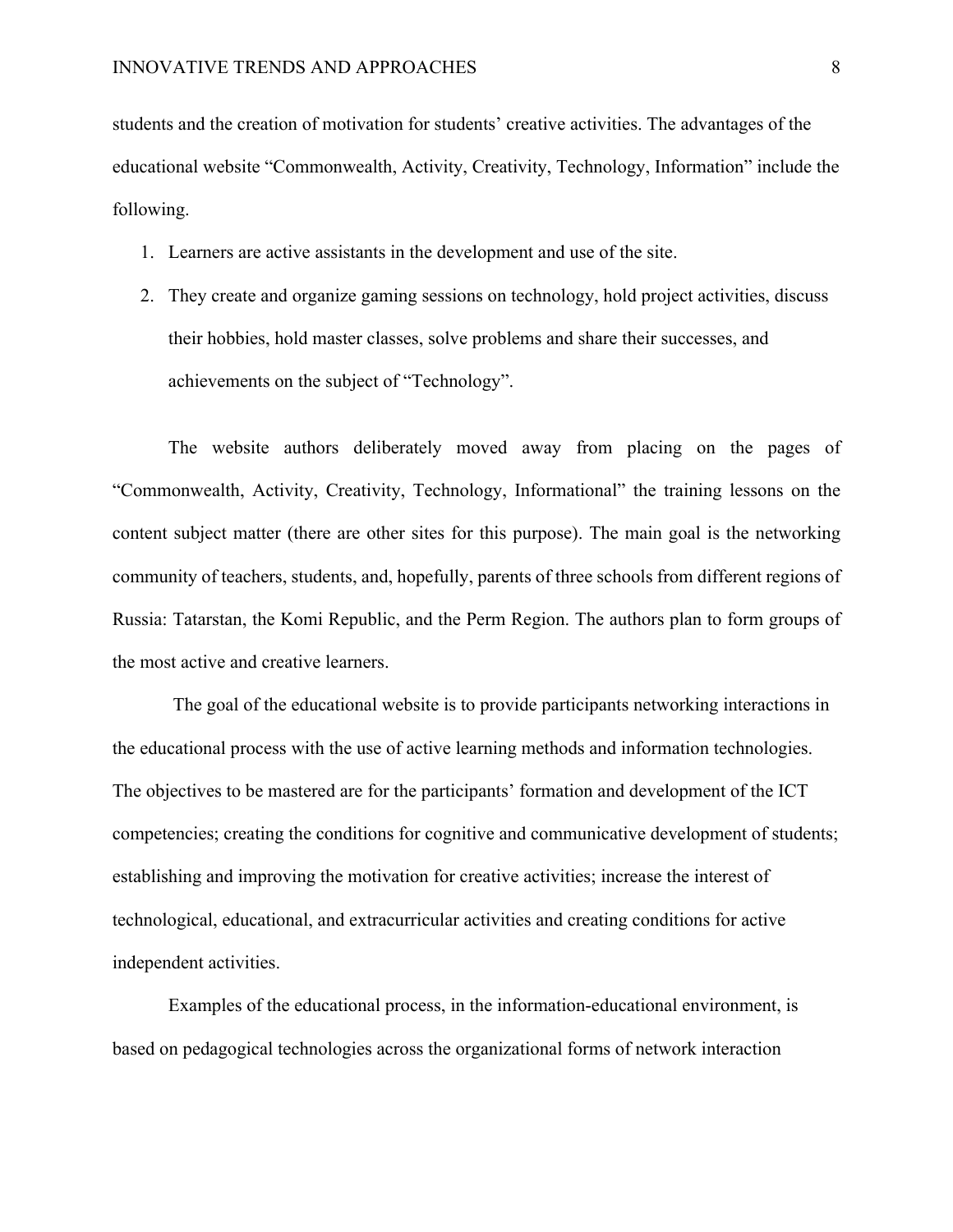including network projects, Internet-Olympiad and other internet-competitions, a network didactic game, virtual tours, and interactive activities.

#### **Significance**

Adopting an integrated approach through an ICT in an Education Master Plan can help countries to successfully address all relevant dimensions. ICT competency for Teachers is aimed at helping countries to develop comprehensive national teacher ICT competency policies and standards, and should be seen as an important component of an overall ICT in Education Master Plan.

UNESCO's framework (2018) emphasized it is not enough for teachers to have ICT competencies and be able to teach them to their students but that teachers need to be able to help the students become collaborative, problem-solving, creative learners through using ICT so they will be effective citizens and members of the workforce.

This framework is arranged in three different approaches to teaching (three successive stages of a teacher's development). The first is Technology Literacy, which enables students to use ICT in order to learn more efficiently. The second is Knowledge Deepening, enabling students to acquire in-depth knowledge of their school subjects and apply it to complex, realworld problems. The third is Knowledge Creation, where students create new knowledge required for more harmonious, fulfilling and prosperous societies.

Since 2009, the Syktyvkar State University has successfully prepared teachers for professional careers in information-educational environments. This involves numerous activities such as:

● The All-Russian online community of teachers of technology organized Wikienvironment (www.wk.syktsu.ru). Currently, over 350 teachers attend this network community from different regions of Russia.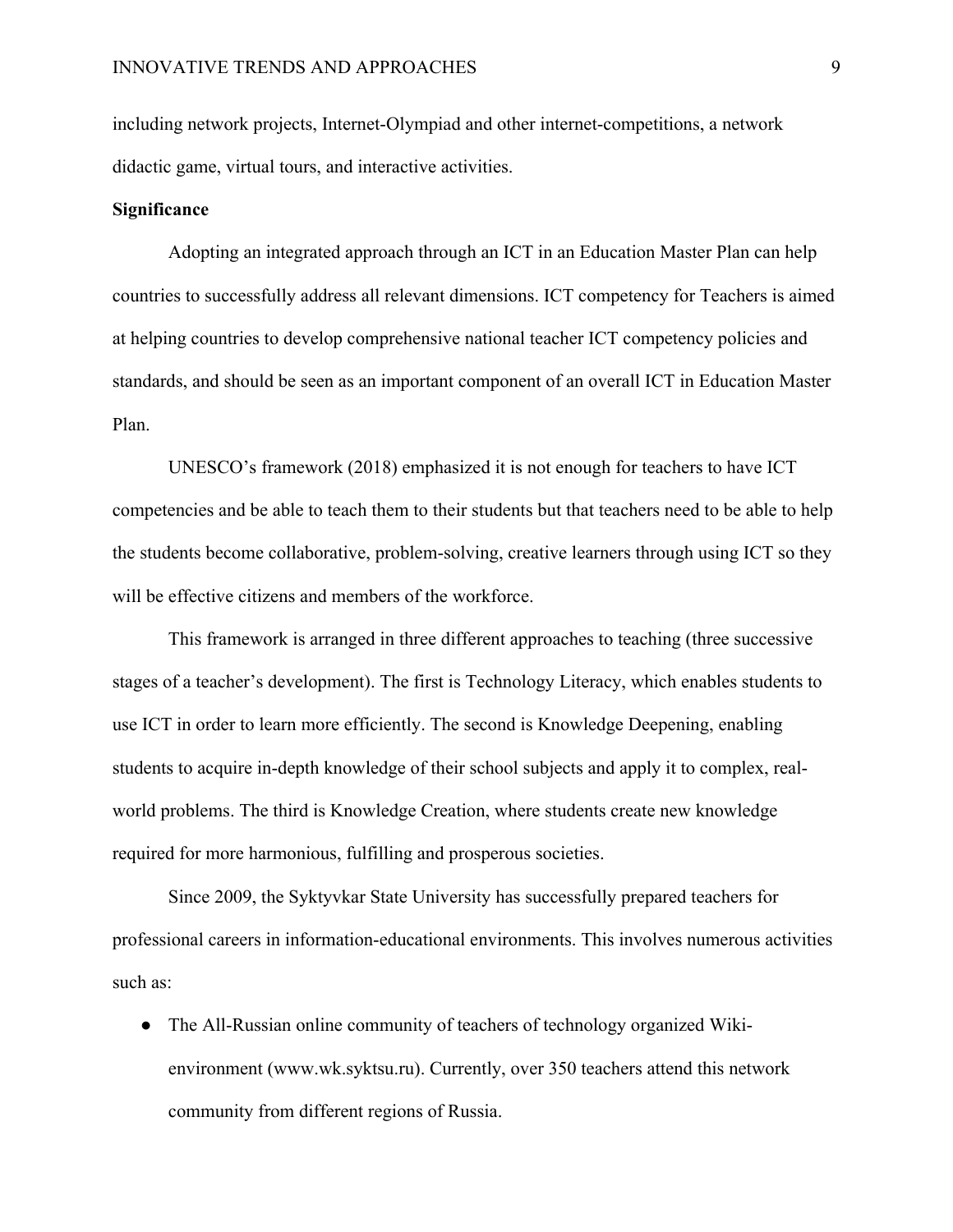- A workshop, held at the Interregional Scientific and Practical Conference, is conducted. This workshop is called "Modern audio-visual and information technology in education."
- The All-Russian Pedagogical forum "Information and communication media technological education" was organized in 2014 for the National Festival of educational sites on the technology.

Comparatively, Texas has technology competencies for beginning teachers to improve the overall technology proficiency of teachers. These standards establish what all teachers must know and know how to integrate the technology in order for them to feel more comfortable integrating the technology Texas Essential Knowledge and Skills (TEKS) into their curriculum. These teacher standards equate to the 8<sup>th</sup> grade student technology TEKS. These standards are:

- **Standard I.** All teachers use technology-related terms, concepts, data input strategies, and ethical practices to make informed decisions about current technologies and their applications.
- **Standard II.** All teachers identify task requirements, apply search strategies, and use current technology to efficiently acquire, analyze, and evaluate a variety of electronic information.
- **Standard III.** All teachers use task-appropriate tools to synthesize knowledge, create and modify solutions, and evaluate results in a way that supports the work of individuals and groups in problem-solving situations.
- **Standard IV.** All teachers communicate information in different formats and for diverse audiences.
- **Standard V.** All teachers know how to plan, organize, deliver, and evaluate instruction for all students that incorporates the effective use of current technology for teaching and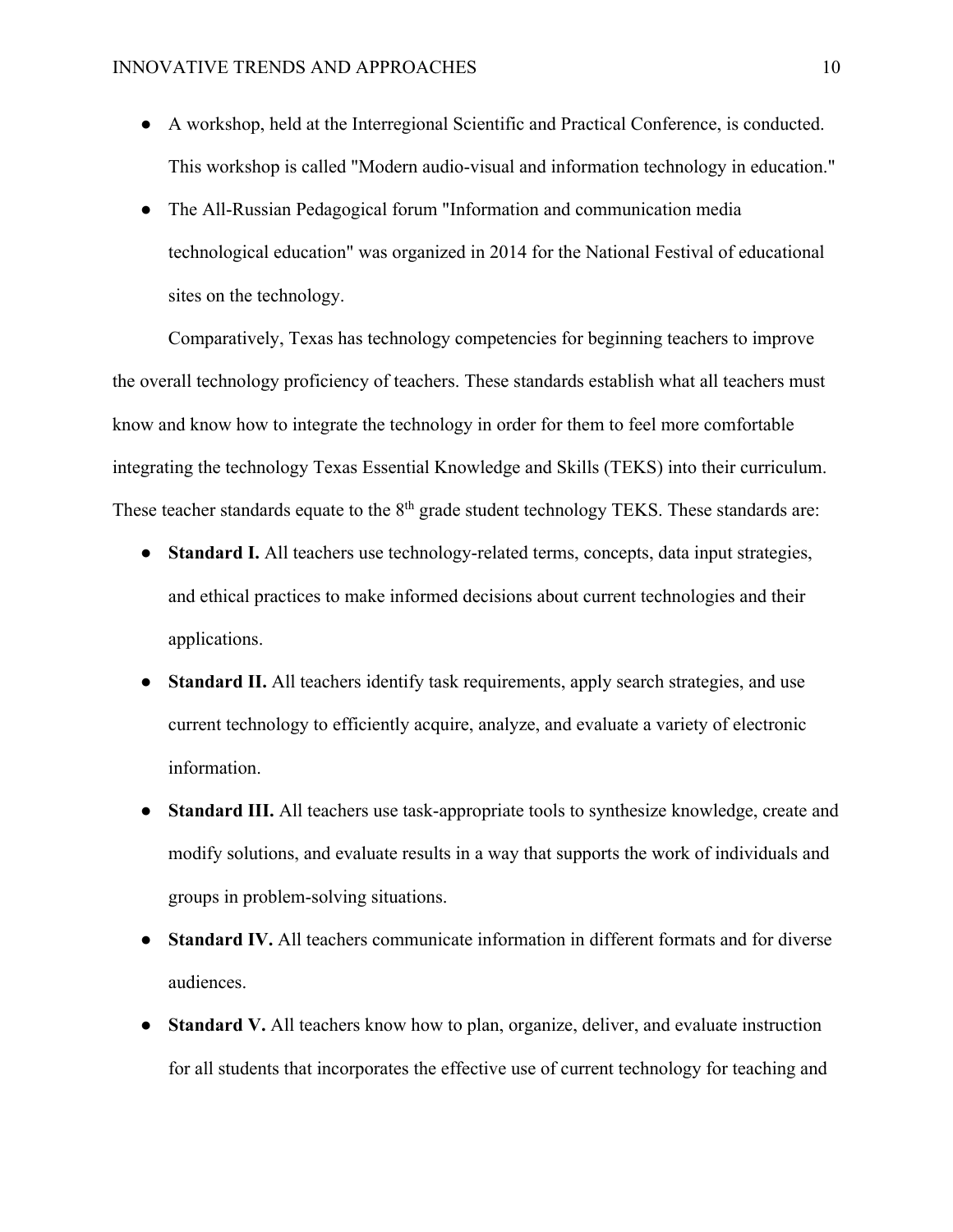integrating the Technology Applications Texas Essential Knowledge and Skills (TEKS) into the curriculum.

• **Standard VI-Standard XI.** Beginning teachers who are not technology application specialists are not responsible for this standard.

More detail of these standards can be found at the Texas Education Agency Curriculum Standards' website (Texas State Agency, 2015).

#### **Method**

#### **Research Design**

A study conducted at Syktyvkar State University, during the 2013-2015 years, organized network projects for schoolchildren titled "In the world of decorative and applied arts" and "Research landing on production." Over 250 middle school students participated in this study where they selected from a list of choices for each question.

#### **Instrument**

The survey "Survey about Internet and Technology for Middle School Students" was developed by the American authors of this study to evaluate student interest, ability, and time spent using technology. It was designed using Google Forms, translated to Russian for the students in Russia, and a link was distributed to the participants. The survey contains sixteen questions with several answers from which the participants can choose from. The first section of the survey asked participants for the following information:

1. Their gender

- 2. What they prefer to do when they have free time
- 3. How comfortable they feel working with a computer
- 4. Where they get the most useful and interesting information about technology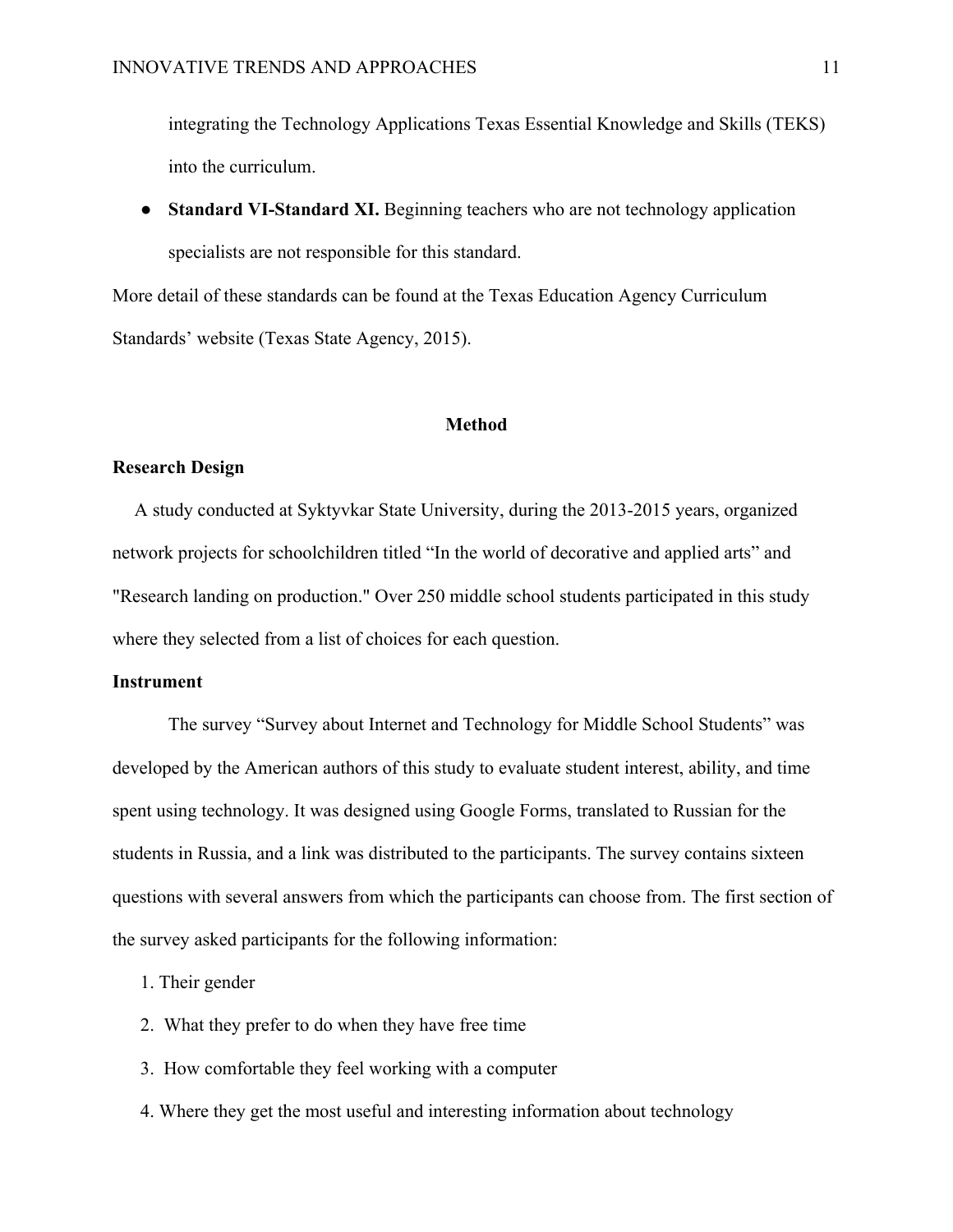- 5. Where they usually work on the computer
- 6. What is the reason that they use a computer

The second part of the survey recorded various questions related to students' activities on the Internet, their attitude, and preferences. The third section of the instrument was devoted to open ended questions about any use of technology inside and outside of the classroom. Some survey questions were multiple-choice questions and others were short answer questions (see Appendix A for complete survey).

#### **Sample**

A total of 300 middle school students were asked to participate in the study with a return of 258. The participants in this study consisted of a representative sample of middle school students in the state of Texas, and in Syktyvkar, Komi Republic, Russia. A survey was released in 2015 to a random sample of more than 100 participants in Texas from Houston ISD and Willis ISD, with a return of 91. The same survey was translated into Russian and offered to 200 students in Russia, with a return of 167. The results were then translated back into English for comparison and interpretation.

#### **Data Collection**

Every survey was completed using a link to a Google Form. Once all of the data were collected, the results from the Russian middle school students were translated to English for comparison to the Texan students as well as for interpretation.

#### **Analysis of Data**

The survey indicated that when the "average" student in Texas has free time, he prefers to listen to music (26%), play sports (23%), watch TV (12%), and go on the Internet (11%). While the "average" Russian student prefers to communicate with friends in person (15%), go to the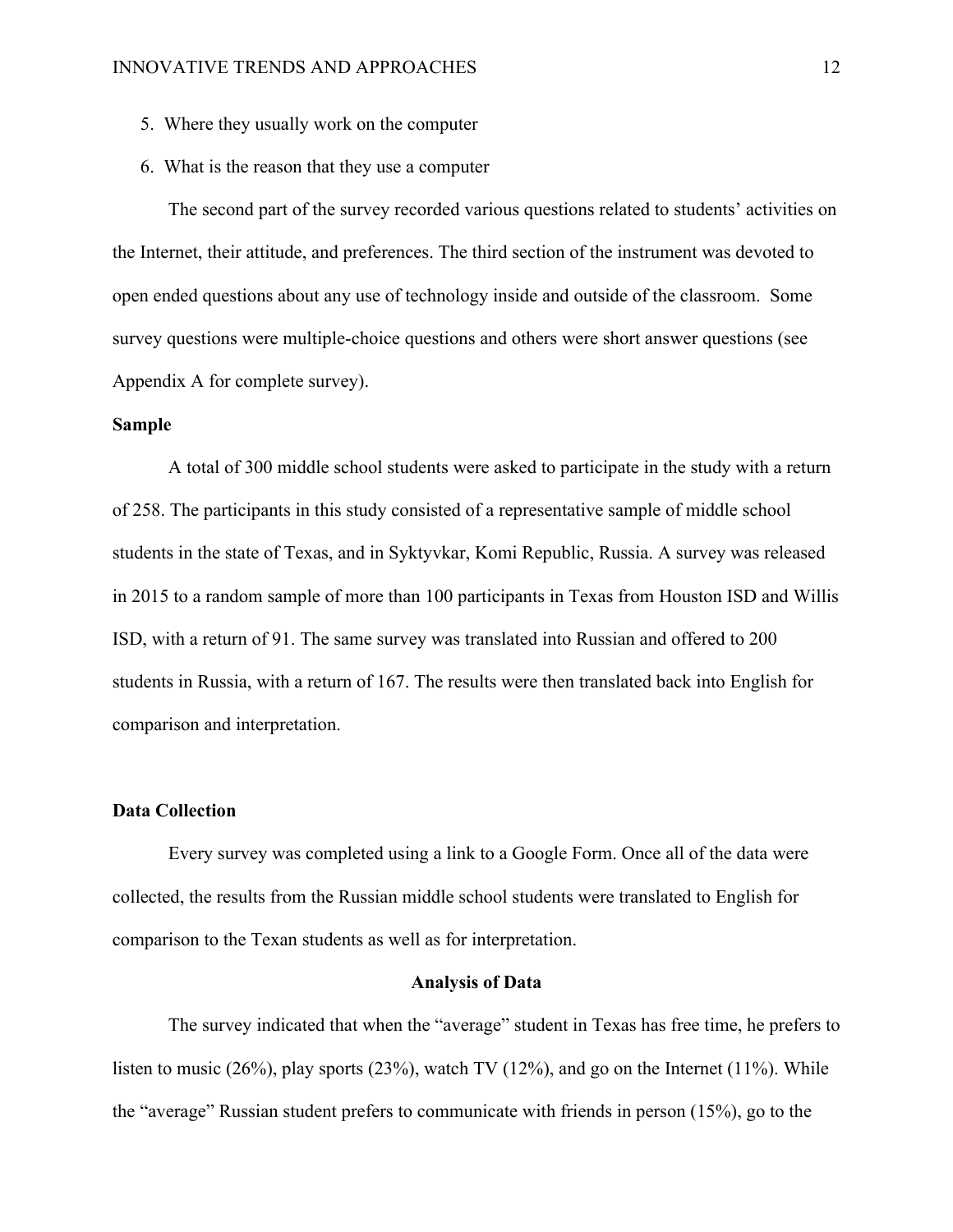Internet (15%), and listen to music, (15%). Russian students indicated more non-technology

based activities that they prefer to do compare to American students (see Table 1).

## **Table 1.**

## *Students Preferable Activities*

| Activities                                                 | <b>USA</b> | Russia          |
|------------------------------------------------------------|------------|-----------------|
|                                                            | (Texas)    | (Komi Republic) |
| Read books, magazines, newspapers                          | $1\%$      | 6%              |
| Watch TV or videos                                         | 12%        | 10%             |
| Work on a computer                                         | 3%         | 6%              |
| Go on the Internet                                         | 11%        | 15%             |
| Listen to music                                            | 26%        | 15%             |
| Play sports                                                | 23%        | 8%              |
| Go to the theater, attend an exhibition, or go to a museum | $1\%$      | $1\%$           |
| Go to entertaining places                                  | $0\%$      | 3%              |
| Attend some educational activities; work with a tutor      | $1\%$      | $2\%$           |
| Traveling, camping                                         | $0\%$      | 2%              |
| Communicate with your friends                              | 3%         | 15%             |
| Be with your parents/ family members                       | $1\%$      | 6%              |
| Work to make some money                                    | $1\%$      | $1\%$           |
| Work around the house                                      | $0\%$      | 3%              |
| Make crafts                                                | $2\%$      | $2\%$           |
| Go shopping                                                | 3%         | 6%              |
| Other                                                      | 10%        | $1\%$           |

Thirty percent of the Texan students and the same number of students from Russia use applications for listening to music, while 22% of Texan students and 27 % of Russian students play computer games, and only 8% and 7 % respectively, use educational programs for school subjects. Answers for the questions about Internet resources, which students use most often, depicts they prefer to use search engines and Social networks. None indicated that they do not use internet at all (see Table 2).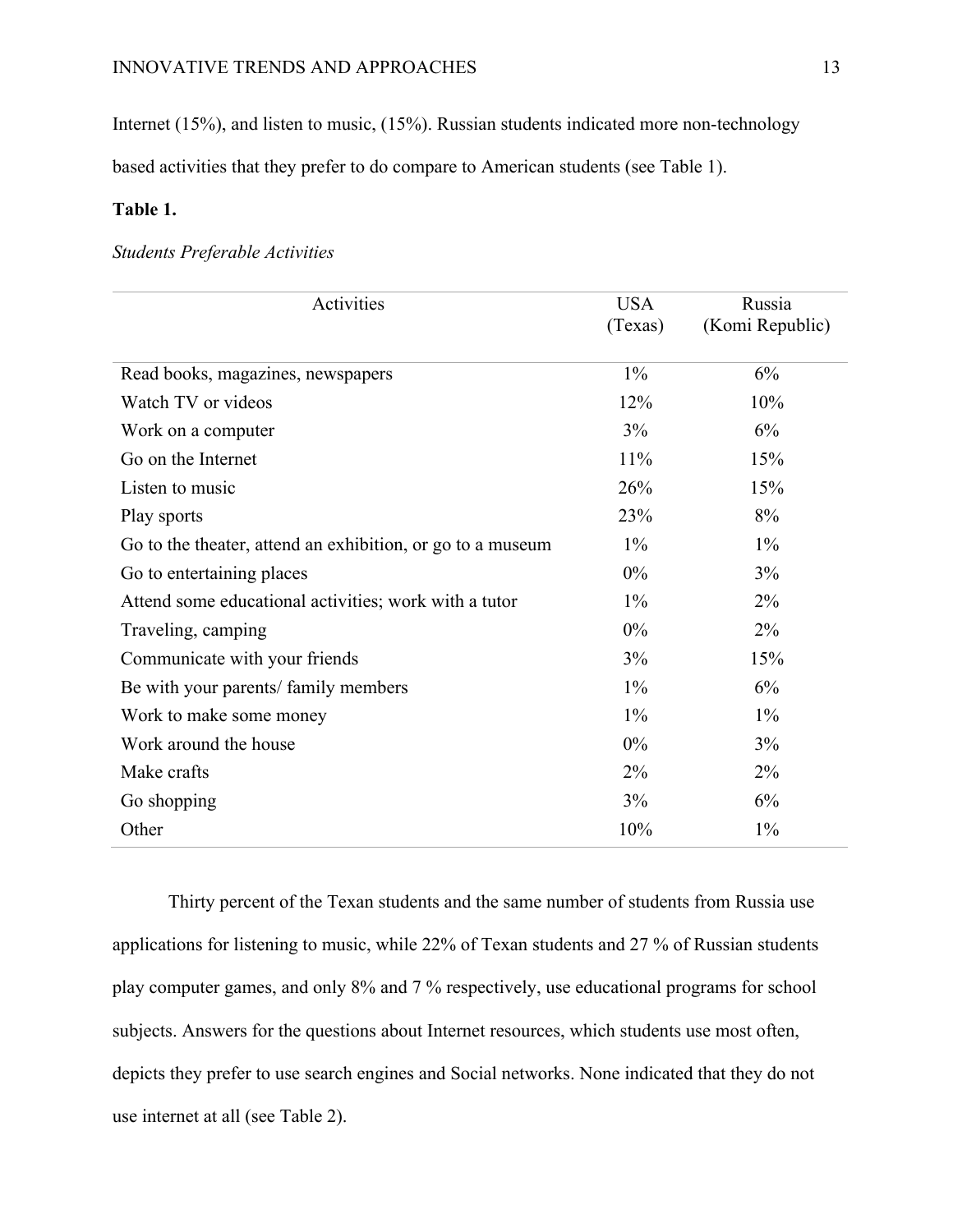## **Table 2.**

*Computer Programs that Students Use More Often?*

| Computer programs                                       | <b>USA</b><br>(Texas) | Russia<br>(Komi Republic) |
|---------------------------------------------------------|-----------------------|---------------------------|
| Applications for drawing and graphic editing            | $9\%$                 | 4%                        |
| Applications for listening to music                     | 30%                   | 30%                       |
| Applications for music creating and music editing       | 3%                    | $4\%$                     |
| Applications for creating and editing text              | 9%                    | 10%                       |
| Applications for creating some multimedia presentations | 3%                    | 12%                       |
| Applications for video editing                          | 3%                    | 4%                        |
| Games                                                   | 22%                   | 27%                       |
| Educational programs for school subjects                | $7\%$                 | 8%                        |
| I do not use computer                                   | $1\%$                 | $1\%$                     |
| Other                                                   | 12%                   | $2\%$                     |

The role of the computer, in class, for the Texan (31%) and Russian (19%) students, is to provide some help to understand an educational concept (see Table 3).

## **Table 3.**

*Role of computer in class*

| Role computers in class                       | <b>USA</b><br>(Texas) | Russia<br>(Komi Republic) |
|-----------------------------------------------|-----------------------|---------------------------|
| It helps to understand an educational content | $31\%$                | 19%                       |
| It helps to remember an educational content   | 8%                    | 10%                       |
| It increases visualization                    | 3%                    | 11%                       |
| It increases my interest for the subject      | 10%                   | 16%                       |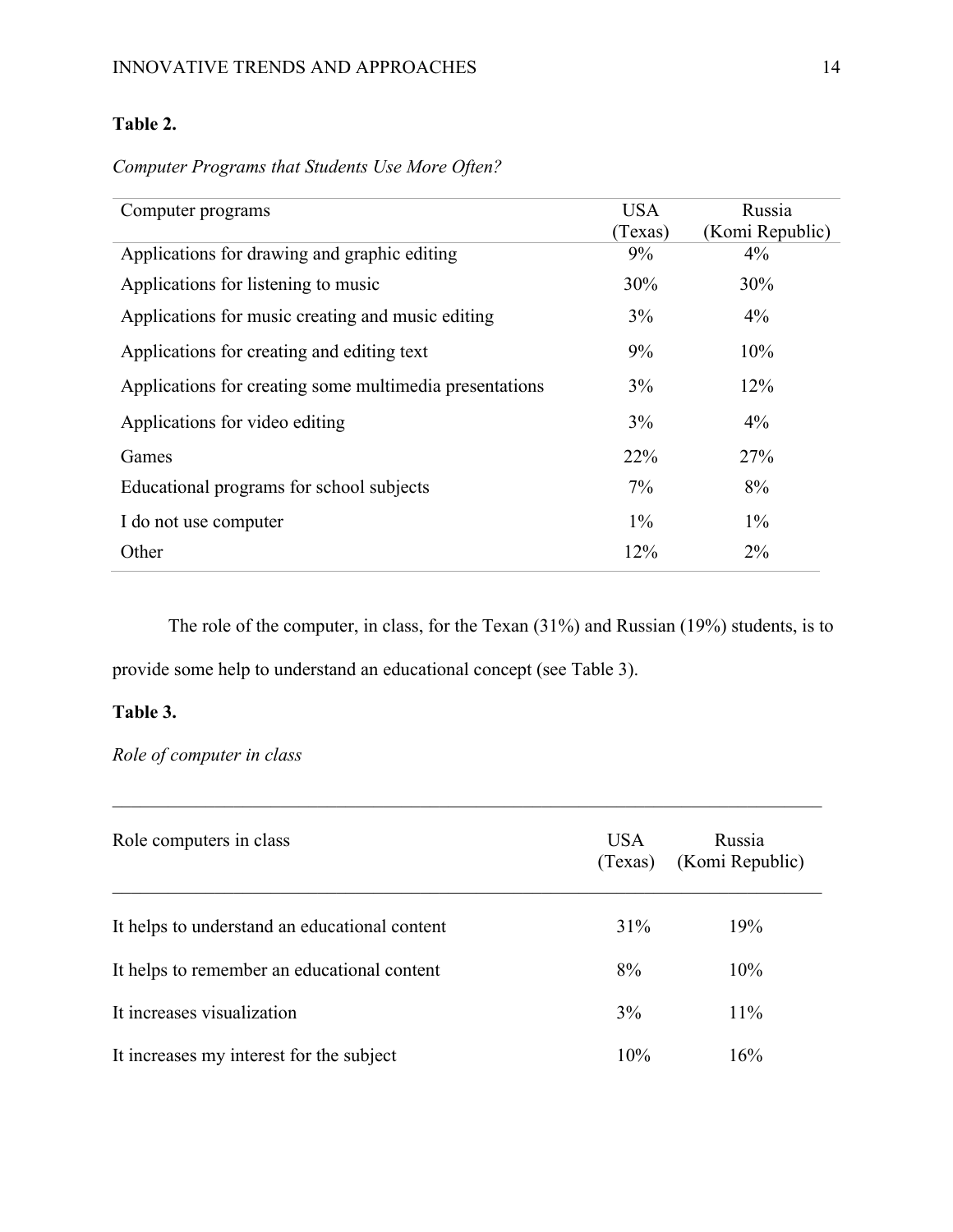| Role computers in class                             | <b>USA</b><br>(Texas) | Russia<br>(Komi Republic) |
|-----------------------------------------------------|-----------------------|---------------------------|
| It increases my interest for the subject            | 10%                   | 16%                       |
| It helps me build some necessary computer skills    | 13%                   | 11%                       |
| It makes me do not worry about the lesson           | 3%                    | $2\%$                     |
| It assesses my knowledge more fair than the teacher | 7%                    | 4%                        |
| It lets me check and assess my abilities            | $1\%$                 | 9%                        |
| It helps me with homework                           | $2\%$                 | 13%                       |
| I am not sure                                       | 18%                   | $5\%$                     |
| Other                                               | 3%                    | $1\%$                     |
|                                                     |                       |                           |

About 40% of the students from Texas said the educational computer programs would be necessary and helpful to have in the classroom. Students from Russia also included a need of multimedia presentations, educational videos, and 3D models (see Table 4).

## **Table 4.**

| Reason to Use Computer for School Work |  |  |  |  |  |
|----------------------------------------|--|--|--|--|--|
|----------------------------------------|--|--|--|--|--|

| Main reason to use computer for school | USA.  | Russia<br>(Texas) (Komi Republic) |
|----------------------------------------|-------|-----------------------------------|
| To prepare my reports                  | $4\%$ | <b>27%</b>                        |
| For my projects                        | 28%   | 18%                               |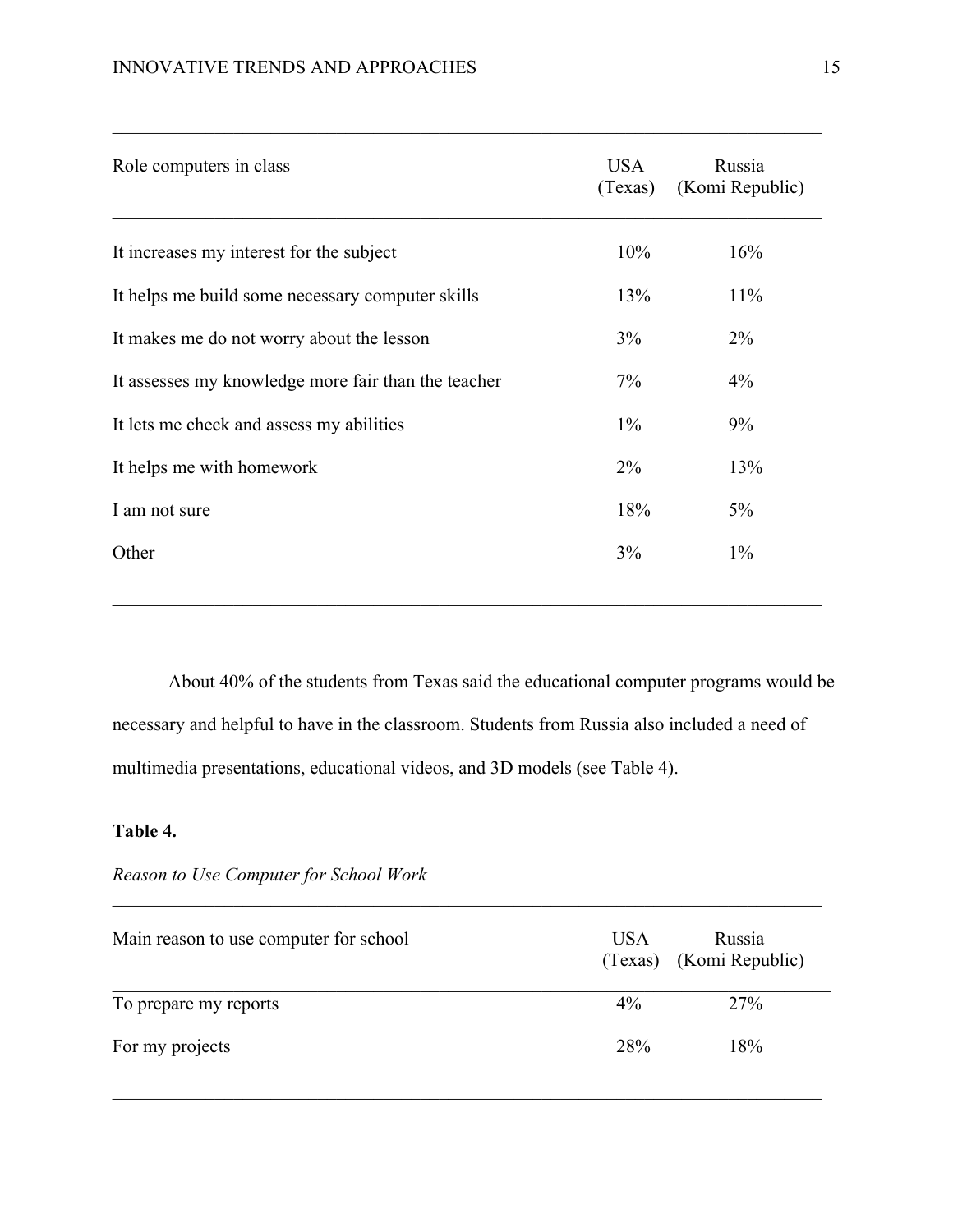#### INNOVATIVE TRENDS AND APPROACHES 16

| Main reason to use computer for school | <b>USA</b> | Russia<br>(Texas) (Komi Republic) |
|----------------------------------------|------------|-----------------------------------|
| To make some presentations             | 7%         | 25%                               |
| To do some collaborative projects      | 4%         | 12%                               |
| To do some experiments                 | 3%         | 6%                                |
| I do not use computer for my education | 6%         | 6%                                |
| Other                                  | 9%         | $2\%$                             |
|                                        |            |                                   |

## **Findings**

## **Similarities**

The number of students, which self-reported they are just regular computer users, are very similar. Thirty percent of the participants from both countries reported they use applications most often for listening to music and playing computer games (22% Texans and 27% Russian). Similar results are reported among both Russian and Texas students as the primary reasons for the use of search engines such as Google, Bing, and Yahoo. Both Russian and American students want more educational computer programs.

### **Differences**

Twelve percent of the Russian students reported they use applications for creating some multimedia presentations and only 3% of Texan students use these types of software. Twice as many students from Russia use applications for drawing and graphic editing as well forums and chats. At the same time, there are twice as many students from Texas who use game servers.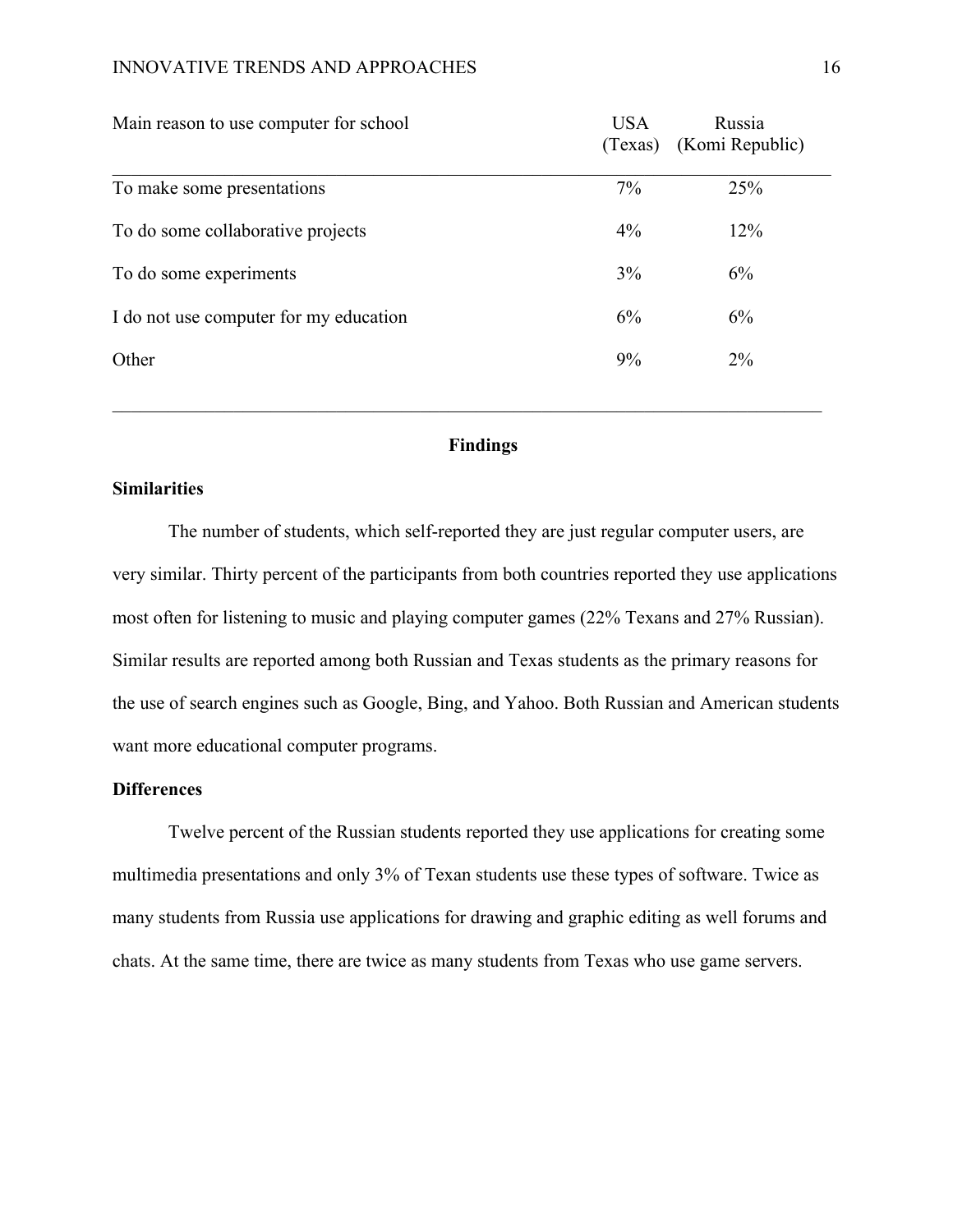#### **Conclusion**

Analysis of the standards and approaches in technology integration in the Russian and American education systems, and the comparative results of the surveys from both countries, show the following modern trends in the use of technology:

- 1. Mobile learning
- 2. Using handheld devices for teaching and learning
- 3. Gamification and educational game design and development
- 4. Design and development of educational applications for mobile devices
- 5. Using interactive technology tools for teaching
- 6. Using modern technology devices for learning STEM and conducting research
- 7. Technology based creative projects
- 8. Social networking and social learning
- 9. Network interaction and network projects development

All these approaches can support student success in learning and could be a viable means to help students meet the requirements of the educational standards. Ermolayezm et.al. supports this concept information-educational environment for the successful development of information exchange between learners and interactive means of information and communication technologies (2013). Furthermore, V.P. Bespalko believes these interrelated components (aids, methods, and processes) are necessary to have intentional learning to occur (Oreshkina, 2009). The above trends allow students and educators to focus on educational outcomes that should be developing and personally meaningful and relevant to the student thus motivating them to learn more about the topic.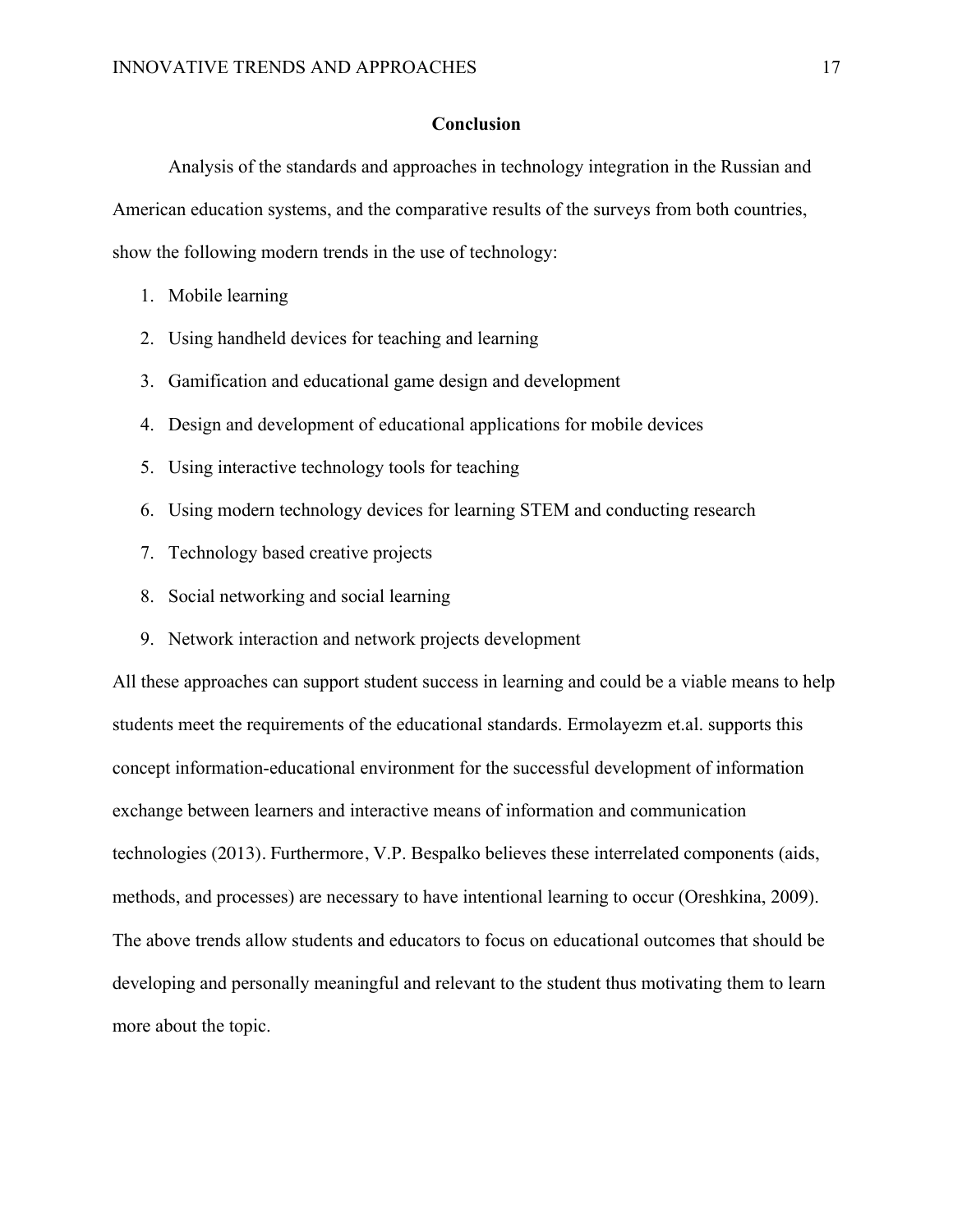### **Recommendations for Future Research**

Like most research there are limitations to this study. Only two regions, Texas from the USA and Komi Republic from Russia, were involved. Even though both are relatively large, it does not give an entire picture of using and integrating technology in the field of education in these countries. Use of mobile devices and mobile learning was not included in this study. The recommendations for future research are:

- Expand research into different regions of Russia and Texas.
- The results of the study can be used for student motivation and involvement.
- The infrastructure in rural areas in Texas and in Russia may produce different results.
- Additionally, expand into other states in the United States. It may be interesting to compare results from states where there are technology standards to those states who do not have such standards.
- Include mobile learning and use of mobile devices for education and personal entertainment.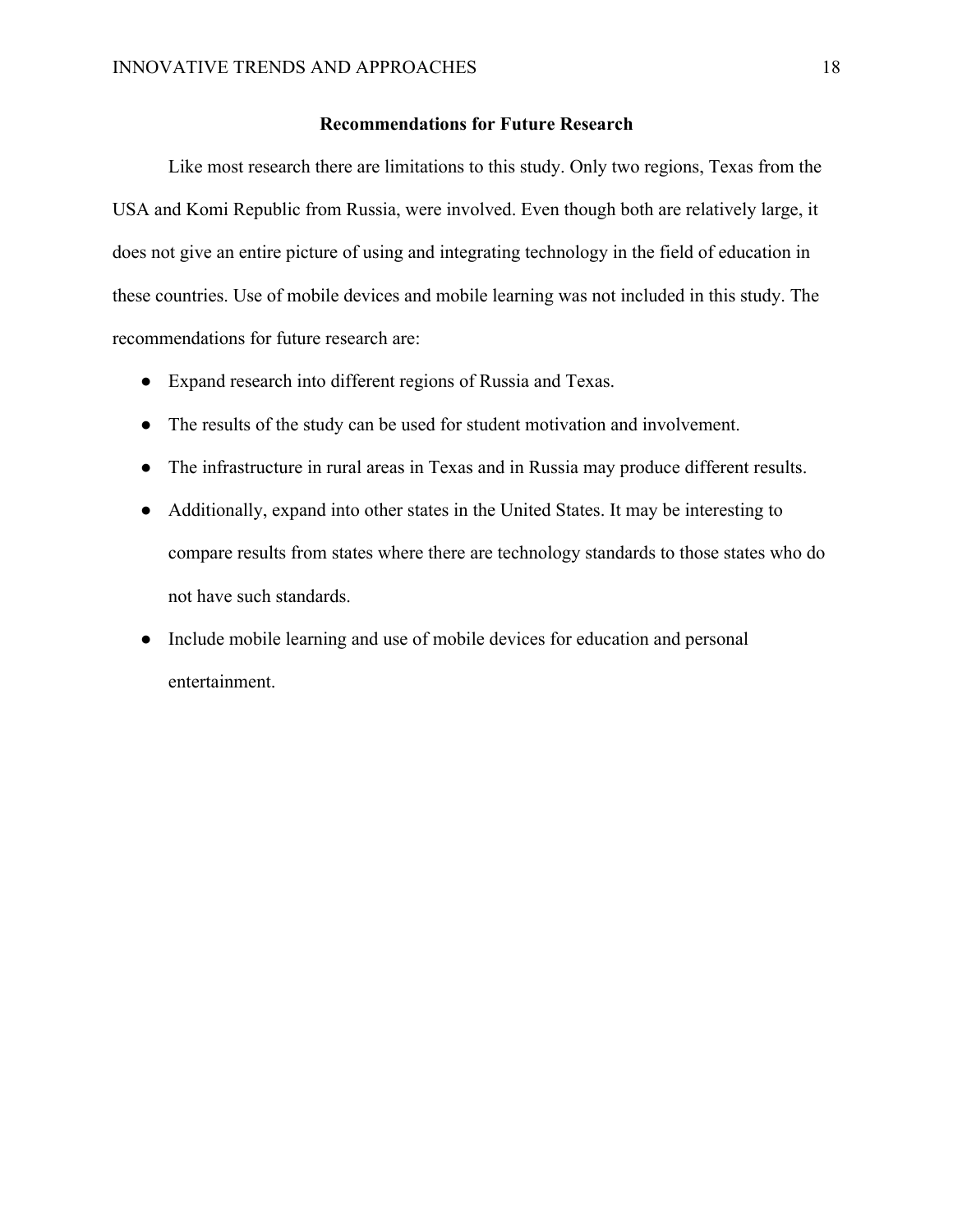#### References

- Ermolayev, V., Mayr, H., Nikitchenko, M., Spivakovsky, A., & Zholtkevych, G. (2013). *Information and communication technologies in education, research, and industrial applications.* Springer International Publishing.
- Федеральный закон oб образовании в Российской Федерации N 273-ФЗ от 29 декабря 2012 года с изменениями 2019 года [Ministry of Education of Russian Federation]. [Federal law on education in the Russian Federation # 273- FЗ.] Retrieved form http://zakon-ob-obrazovanii.ru/
- Ivanova, E. O., & Osmolovskaya, I. M. (2011). *Teoriya obucheniya v informatsionnom obshchestve* [Learning Theory in Information Society]. Мoscow: Prosveshcheniye. Приказ Министерства образования и науки Российской Федерации от 17 декабря 2010 г. N 1897 "Об утверждении федерального государственного образовательного стандарта основного общего образования. [On approval of the federal state educational standard of general education # 1897]. Retrieved from http://www.rg.ru /2010/12/19/obrstandart-site-dok.html.
- Oreshkina, A. K. (2009). "Методологические основы преемственности образовательного процесса в системе непрерывного образования Москва: Институт развития непрерывного образования. [Methodological foundations of the continuity of the educational process in the system of continuing education]. Retrieved from https://www.dissercat.com/content/metodologicheskie-osnovy-preemstvennostiobrazovatelnogo-protsessa-v-sisteme-nepreryvnogo-ob/read
- Texas Educational Agency (2015). *Technology Standards for Students, Teachers, and Librarians*. Retrieved from https://tea.texas.gov/Academics/Learning\_Support\_ and Programs/Technology Resources/Technology Standards for Students,